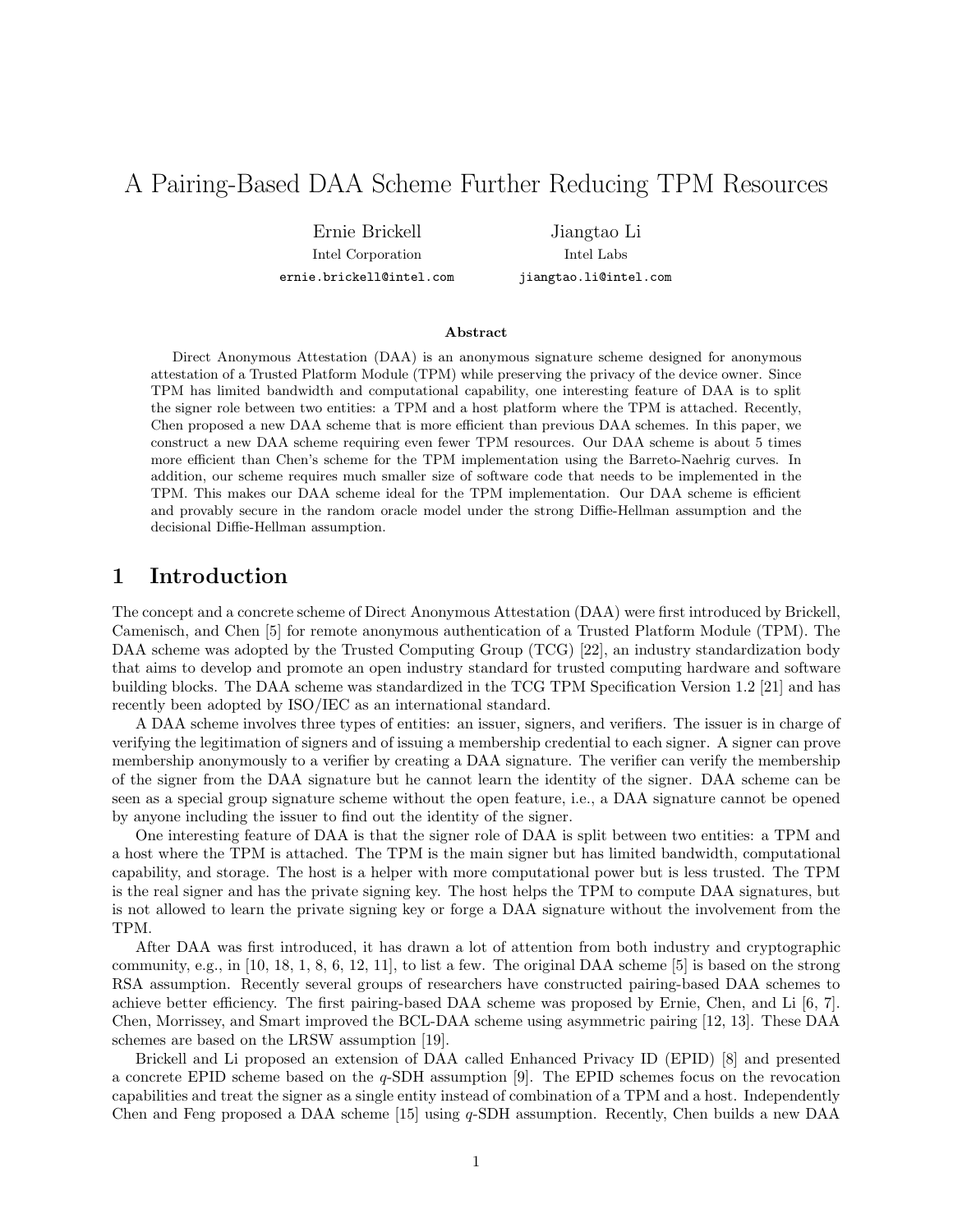scheme [11] on top of the EPID scheme [9] by reducing the size of the private signing key. As compared in [11],  $q$ -SDH based DAA schemes [15, 9, 11] are more efficient than LRSW-based DAA schemes [6, 7, 12, 13], especially in the efficiency of the signature verification algorithm.

To the best of our knowledge, Chen's DAA scheme [11] is the most efficient DAA scheme and it requires least amount of TPM resources<sup>1</sup>. In this paper, we give a simple improvement to Chen's DAA scheme. Our DAA scheme is about 5 times more efficient for the TPM implementation using the Barreto-Naehrig curves [2]. In addition, our scheme requires much smaller size of software code that needs to be implemented in the TPM. This makes our DAA scheme ideal for the TPM implementation. More specifically, let  $e: G_1 \times G_2 \to G_T$  be a bilinear map function. The DAA scheme in [11] requires two exponentiations in  $G_1$  and one exponentiation in  $G_T$ . Whereas our DAA scheme in this paper requires only three exponentiations in  $G_1$ . Our improvement seems to be small, but has significant impact to TPM for the following two reasons:

- Usually operations in  $G_1$  are more efficient than the operations in  $G_T$ . According to the arguments in [13], exponentiation in  $G_1$  is about  $1/4$  the cost of exponentiation in  $G_T$  for symmetric pairing. For highly efficient curve choices such as Barreto-Naehrig curves  $[2]$  with 128-bit security,  $G_1$  is an elliptic curve group over  $\mathbb{F}_q$  while  $G_T$  is a subgroup of  $\mathbb{F}_{q^{12}}$ . Exponentiation in  $G_1$  is about 14 times more efficient than the one in  $G_T$ . Thus the computation needed for TPM in our scheme is about 5 times more efficient than the one in DAA scheme [11] using the Barreto-Naehrig curves.
- In our scheme TPM only requires to implement  $G_1$  while the other DAA schemes [13, 11, 15] require TPM to implement both  $G_1$  and  $G_T$ . For small hardware devices such as TPM, more software code means larger firmware image, larger flash storage needed, and more software validation required. Note that if TPM has already implemented EC-DSA or other ECC primitives for other purposes, the additional software code needed for implementing our DAA scheme is very minimum.

Rest of this paper is organized as follows. We first review the formal specification and security requirements of DAA in Section 2. We then review the definition of pairing and related security assumptions in Section 3. We present our DAA scheme in Section 4 and give the security proof in Section 5. We compare our scheme with the existing DAA schemes in Section 6 and conclude our paper in Section 7.

## 2 Review Security Model of DAA

In this section, we review the specification and security model of DAA proposed in [7]. The security model in [7] is simpler than the original DAA definition [5] and easier to understand the security properties of DAA. There are four types of players in a DAA scheme: an issuer  $\mathcal{I}$ , a TPM  $\mathcal{M}_i$ , a host  $\mathcal{H}_i$  and a verifier  $\mathcal{V}_j$ .  $\mathcal{M}_i$ and  $\mathcal{H}_i$  form a platform in the trusted computing environment and share the role of a DAA signer. A DAA scheme has three polynomial-algorithms (Setup, Verify, Link) and two interactive protocols (Join, Sign):

- Setup : On input of a security parameter  $1^k$ ,  $\mathcal I$  uses this randomized algorithm to produce a pair (gpk, isk), where isk is the issuer's secret key, and gpk is the public key including the global public parameters.
- Join : This randomized algorithm consists of two sub-algorithms Join<sub>t</sub> and Join<sub>i</sub>.  $\mathcal{M}_i$  uses Join<sub>t</sub> to produce a pair  $(\texttt{sk}_i, \texttt{comm}_i)$ , where  $\texttt{sk}_i$  is the TPM's secret key and comm<sub>i</sub> is a commitment of  $\texttt{sk}_i$ . On input of comm<sub>i</sub> and isk, I uses Join<sub>i</sub> to produce  $\text{cre}_i$ , which is a DAA credential associated with  $\text{sk}_i$ . Note that the value  $\text{cre}_i$  is given to both  $\mathcal{M}_i$  and  $\mathcal{H}_i$ , but the value  $\text{sk}_i$  is known to  $\mathcal{M}_i$  only.
- Sign : On input of sk<sub>i</sub>, cre<sub>i</sub>, a basename bsn<sub>j</sub> (the name string of  $\mathcal{V}_j$  or a special symbol  $\perp$ ), and a message m that includes the data to be signed and the verifier's nonce  $n<sub>V</sub>$  for freshness,  $\mathcal{M}_i$  and  $\mathcal{H}_i$  use this randomized algorithm to produce a signature  $\sigma$  on m under ( $sk_i, cre_i$ ) associated with  $bsn_j$ . The basename  $bsn_i$  is used for controlling the linkability.
- Verify : On input of m,  $bsn_j$ , a candidate signature  $\sigma$  for m, and a set of revoked secret keys RL,  $\mathcal{V}_j$  uses this deterministic algorithm to return either 1 (accept) or 0 (reject). How to build the revocation list is out the scope of the DAA scheme.

 $1$ The original CMS-DAA scheme [12] requires lesser TPM resources. However, there was a security flaw in their DAA scheme. The patched version [13] has the same computational complexity for TPM as in Chen's DAA scheme [11].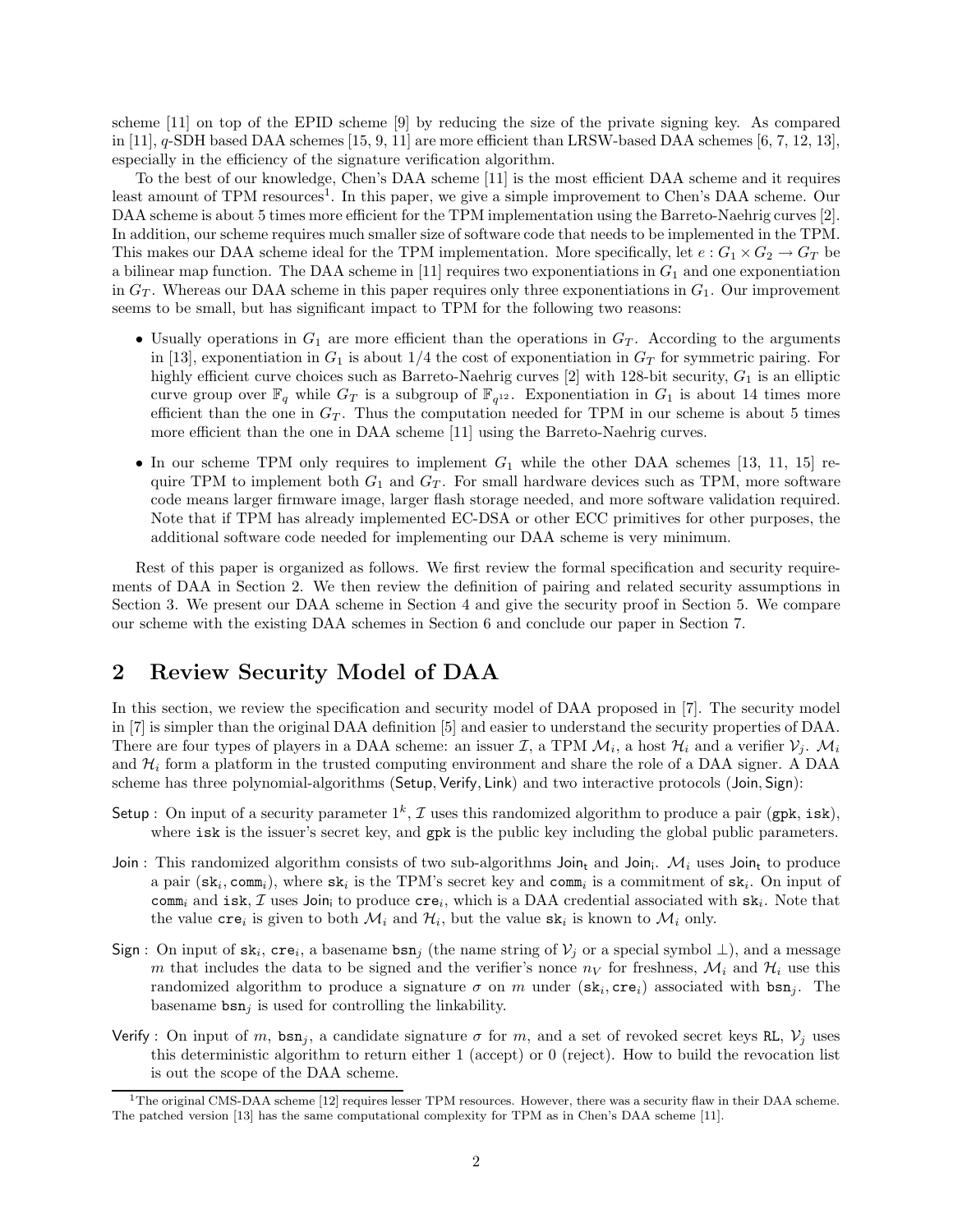- Link : On input of two signatures  $\sigma_0$  and  $\sigma_1$ ,  $\mathcal{V}_j$  uses this deterministic algorithm to return 1 (linked), 0 (unlinked) or  $\perp$  (invalid signatures). Link will output  $\perp$  if, by using an empty RL, either Verify( $\sigma_0$ ) = 0 or Verify( $\sigma_1$ ) = 0 holds. Otherwise, Link will output 1 if signatures can be linked or 0 if the signatures cannot be linked.
- A DAA scheme is secure if it is correct, user-controlled-anonymous, and user-controlled-traceable.

Correctness If both the signer and verifier are honest, that implies  $sk_i \notin R$ L, the signatures and their links generated by the signer will be accepted by the verifier with overwhelming probability. This means that the DAA scheme must meet the following consistency requirement.

 $(\texttt{gpk}, \texttt{isk}) \leftarrow \textsf{Setup}(1^k),~(\texttt{sk}_i, \texttt{cre}_i) \leftarrow \textsf{Join}(\texttt{isk}, \texttt{gpk}),~(m_b, \sigma_b) \leftarrow \textsf{Sign}(m_b, \texttt{bsn}_j, \texttt{sk}_i, \texttt{cre}_i, \texttt{gpk})|_{b=\{0,1\}},$  $\Rightarrow 1 \leftarrow$  Verify $(m_b, \text{bsn}_j, \sigma_b, \text{gpk}, \text{RL})|_{b=\{0,1\}} \wedge 1 \leftarrow \text{Link}(\sigma_0, \sigma_1, \text{gpk})|_{\text{bsn}_i \neq \perp}.$ 

User-Controlled-Anonymity A DAA scheme is user-controlled-anonymous if no probabilistic polynomialtime adversary can win the following game between a challenger  $\mathcal C$  and an adversary  $\mathcal A$  as follows:

- Initial:  $\mathcal C$  runs Setup(1<sup>k</sup>) and gives the resulting isk and gpk to  $\mathcal A$ .
- Phase 1:  $\mathcal C$  is probed by  $\mathcal A$  who makes the following queries:
	- Sign. A submits a signer's identity S, a basename **bsn** (either  $\perp$  or a data string) and a message m of his choice to C, who runs Sign to get a signature  $\sigma$  and responds with  $\sigma$ .
	- Join. A submits a signer's identity S of his choice to C, who runs Join<sub>t</sub> with A to create sk and to obtain cre from A. C verifies the validation of cre and keeps sk secret.
	- Corrupt. A submits a signer's identity S of his choice to C, who responds with the value sk of the signer.
- Challenge: At the end of Phase 1, A chooses two signers' identities  $S_0$  and  $S_1$ , a message m and a basename bsn of his choice to  $\mathcal{C}$ . A must not have made any Corrupt query on either  $S_0$  or  $S_1$ , and not have made the Sign query with the same  $bsn$  if  $bsn \neq \bot$  with either  $S_0$  or  $S_1$ . To make the challenge, C chooses a bit b uniformly at random, signs m associated with bsn under  $(\mathbf{sk}_b, \mathbf{cre}_b)$  to get a signature  $\sigma$  and returns  $\sigma$  to A.
- Phase 2: A continues to probe C with the same type of queries that it made in Phase 1. Again, it is not allowed to corrupt any signer with the identity either  $S_0$  or  $S_1$ , and not allowed to make any Sign query with bsn if bsn  $\neq \perp$  with either  $S_0$  or  $S_1$ .
- Response: A returns a bit b'. We say that the adversary wins the game if  $b = b'$ .

**Definition 1** Let A denote an adversary that plays the game above. We denote by  $\text{Adv}[\mathcal{A}_{\mathcal{D}\mathcal{A}\mathcal{A}}^{anon}] = |\textbf{Pr}[b']|$  $|b| - 1/2|$  the advantage of A in breaking the user-controlled-anonymity game. We say that a DAA scheme is user-controlled-anonymous if for any probabilistic polynomial-time adversary  $A$ ,  $\text{Adv}[\mathcal{A}^{anon}_{\mathcal{D}AA}]$  is negligible.

User-Controlled-Traceability A DAA scheme is user-controlled-traceable if no probabilistic polynomialtime adversary can win the following game between a challenger  $\mathcal C$  and an adversary  $\mathcal A$  as follows:

- Initial:  $\mathcal C$  executes Setup(1k) and gives the resulting gpk to  $\mathcal A$ . It keeps isk secret.
- Probing:  $\mathcal C$  is probed by  $\mathcal A$  who makes the following queries:
	- Sign. The same as in the game of user-controlled-anonymity.
	- Semi-sign. A submits a signer's identity S along with the data transmitted from  $\mathcal{H}_i$  to  $\mathcal{M}_i$  in Sign of his choice to C, who acts as  $\mathcal{M}_i$  in Sign and responds with the data transmitted from  $\mathcal{M}_i$ to  $\mathcal{H}_i$  in the Sign protocol.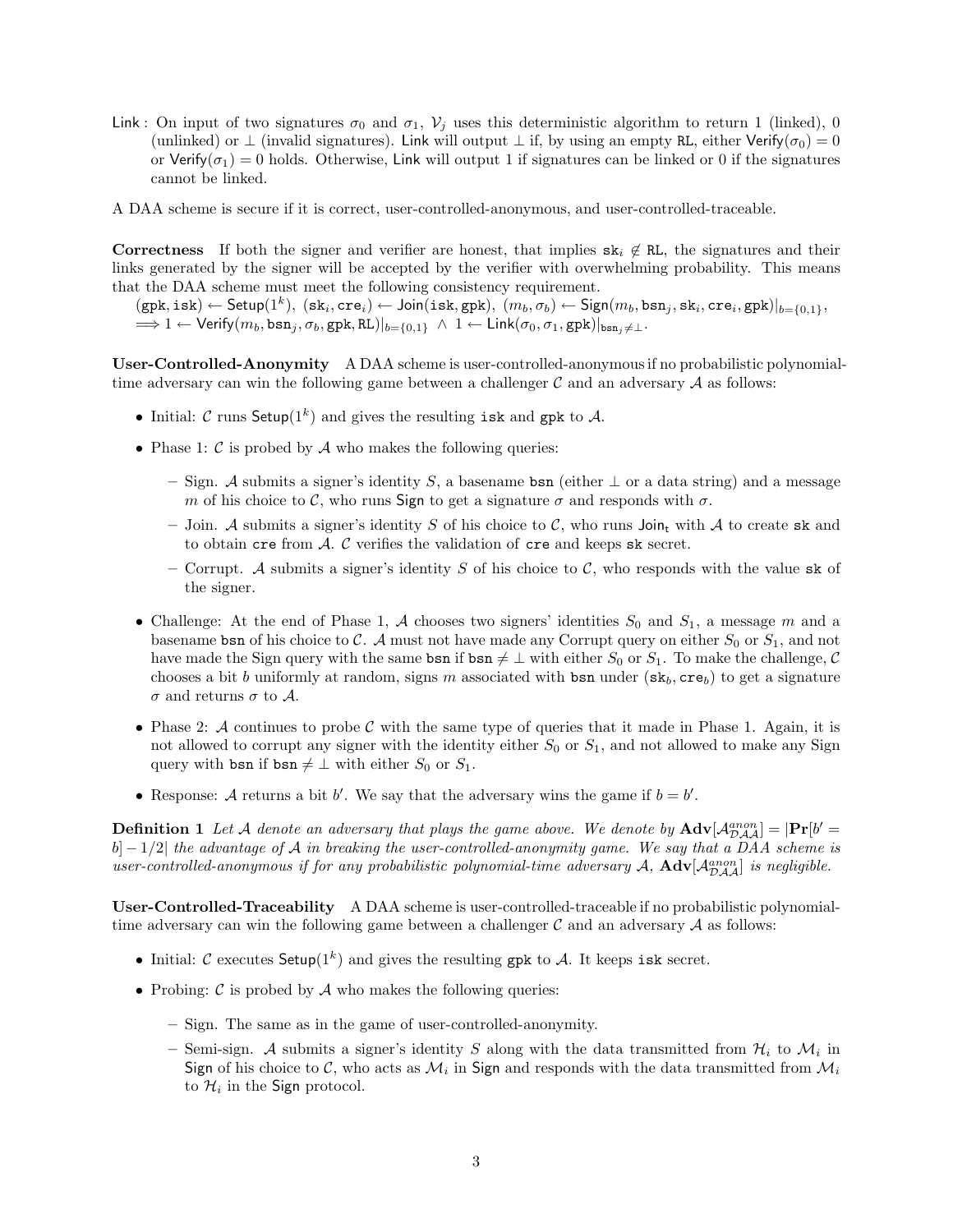- Join. There are two cases of this query. Case 1: A submits a signer's identity S of his choice to  $\mathcal{C}$ . who runs Join to create sk and cre for the signer. Case 2:  $A$  submits a signer's identity  $S$  with a sk value of his choice to C, who runs Join; to create cre for the signer and puts the given sk into RL. C responds the query with cre. Suppose that  $A$  does not use a single S for both of the cases.
- Corrupt. This is the same as in the game of user-controlled-anonymity, except that at the end  $\mathcal C$ puts the revealed sk into the list of RL.
- Forge: A returns a signer's identity S, a signature  $\sigma$ , its signed message m and the associated basename bsn. We say that the adversary wins the game if
	- 1. Verify $(m, \text{bsn}, \sigma, \text{gpk}, RL) = 1$  (accepted), but  $\sigma$  is neither a response of the existing Sign queries nor a response of the existing Semi-sign queries (partially); and/or
	- 2. In the case of  $bsn \neq \perp$ , there exists another signature  $\sigma'$  associated with the same identity and bsn, and the output of  $\text{Link}(\sigma, \sigma')$  is 0 (unlinked).

**Definition 2** Let A be an adversary that plays the game above. Let  $\text{Adv}[\mathcal{A}_{\mathcal{D}\mathcal{A}\mathcal{A}}^{trace}] = \Pr[\mathcal{A} \text{ wins}]$  denote the advantage that  $A$  breaks the user-controlled-traceability game. We say that a DAA scheme is user-controlledtraceable if for any probabilistic polynomial-time adversary  $A$ ,  $\text{Adv}[\mathcal{A}_{DAA}^{trace}]$  is negligible.

### 3 Pairings and Complexity Assumptions

### 3.1 Background on Bilinear Maps

Our DAA scheme use bilinear maps as a fundamental building block. We follow the notation of Boneh, Boyen, and Shacham [4] to review some background on pairings. Let  $G_1$  and  $G_2$  to two multiplicative cyclic groups of prime order p. Let  $g_1$  be a generator of  $G_1$  and  $g_2$  be a generator of  $G_2$ . We say  $e: G_1 \times G_2 \to G_T$ is an admissible bilinear map, if it satisfies the following properties:

- 1. Bilinear. For all  $u \in G_1, v \in G_2$ , and for all  $a, b \in \mathbb{Z}$ ,  $e(u^a, v^b) = e(u, v)^{ab}$ .
- 2. Non-degenerate.  $e(g_1, g_2) \neq 1$  and is a generator of  $G_T$ .
- 3. Computable. There exists an efficient algorithm for computing  $e(u, v)$  for any  $u \in G_1, v \in G_2$ .

We call the two groups  $(G_1, G_2)$  in the above a bilinear group pair. In the rest of this paper, we consider bilinear maps  $e: G_1 \times G_2 \to G_T$  where  $G_1, G_2$ , and  $G_T$  are multiplicative groups of prime order p.

#### 3.2 Strong Diffie-Hellman Assumption

The security of our DAA scheme is related to the hardness of the q-SDH problem introduced by Boneh and Boyen [3]. Let  $G_1$  and  $G_2$  be two cyclic groups of prime order p, respectively, generated by  $g_1$  and  $g_2$ . The q-Strong Diffie-Hellman (q-SDH) problem in  $(G_1, G_2)$  is defined as follows: Given a  $(q+3)$ -tuple of elements  $(g_1, g_1^{\gamma}, \ldots, g_1^{(\gamma^q)}, g_2, g_2^{\gamma})$  as input, output a pair  $(g_1^{1/(\gamma+x)}, x)$  where  $x \in \mathbb{Z}_p^*$ . An algorithm A has advantage  $\epsilon$  in solving q-SDH problem in  $(G_1, G_2)$  if

$$
\Pr\left[\mathcal{A}(g_1,g_1^{\gamma},\ldots,g_1^{(\gamma^q)},g_2,g_2^{\gamma})=(g_1^{1/(\gamma+x)},x)\right] \geq \epsilon
$$

where the probability is over the random choice of  $\gamma$  and the random bits of A.

**Definition 3** We say that the  $(q, t, \epsilon)$ -SDH assumption holds in  $(G_1, G_2)$  if no t-time algorithm has advantage at least  $\epsilon$  in solving the q-SDH problem.

The q-SDH assumption was used by Boneh and Boyen [3] to construct a short signature scheme without random oracles and was shown in the same paper that q-SDH assumption holds in the generic group in the sense of Shoup [20]. The q-SDH assumption was later used in [4] for constructing a short group signature scheme. The security of the SDH problem was studied by Cheon [16].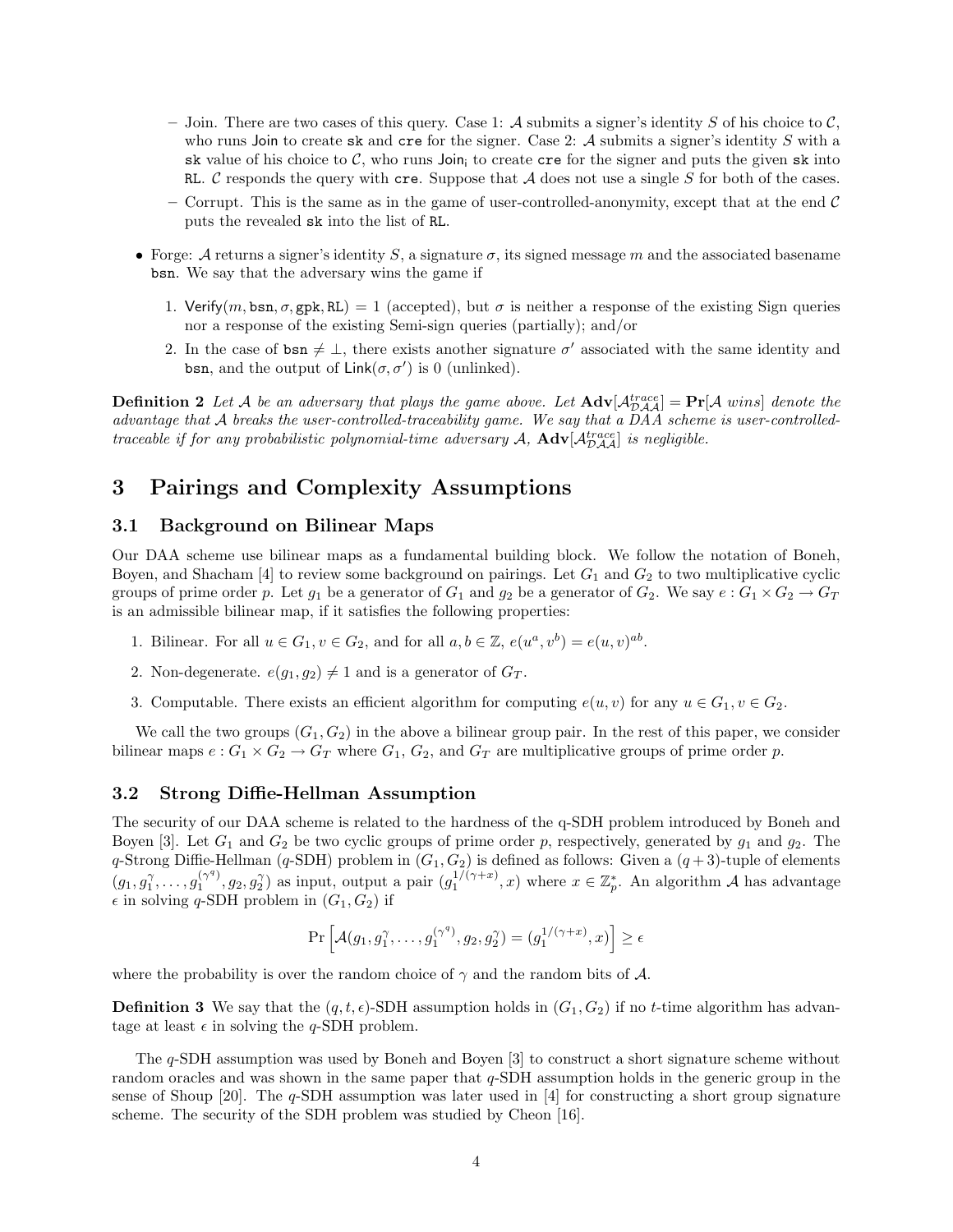#### 3.3 Decisional Diffie-Hellman Assumption

Let  $G$ , generated by  $g$ , be a cyclic group of prime order  $p$ . The Decisional Diffie-Hellman (DDH) problem in G is defined as follows: Given a tuple of elements  $(g, g^a, g^b, g^c)$  as input, output 1 if  $c = ab$  and 0 otherwise. An algorithm A has advantage  $\epsilon$  in solving DDH problem in G if

$$
\left| \Pr \left[ g \leftarrow G, a, b \leftarrow \mathbb{Z}_p : \mathcal{A}(g, g^a, g^b, g^{ab}) = 1 \right] - \Pr \left[ g \leftarrow G, a, b, c \leftarrow \mathbb{Z}_p : \mathcal{A}(g, g^a, g^b, g^c) = 1 \right] \right| \ge \epsilon
$$

where the probability is over the random choice of the parameters to  $A$  and over the random bits of  $A$ .

**Definition 4** We say that the  $(t, \epsilon)$ -DDH assumption holds in G if no t-time algorithm has advantage at least  $\epsilon$  in solving the DDH problem in G.

Let  $(G_1, G_2)$  be a bilinear group pair. Our DAA scheme requires the DDH problem for  $G_1$  to be hard. The DDH assumption on  $G_1$  is often known as the External Diffie-Hellman (XDH) assumption. This assumption is also used in Chen's DAA scheme [11].

### 4 The Proposed DAA Scheme

In this section, we present our construction of DAA scheme from bilinear maps. Our construction builds on top of the recent pairing-based EPID scheme [9] and Chen's DAA scheme [11]. The DAA scheme has three algorithms Setup, Verify, Link and two interactive protocols Join and Sign which are defined as follows.

### 4.1 Setup Algorithm

The setup algorithm is exactly the same as the one in [11]. On input of the security parameters  $1^t$ , the setup algorithm takes the following steps:

- 1. Choose an asymmetric bilinear group pair  $(G_1, G_2)$  of prime order p and a pairing function  $e : G_1 \times G_2 \to$  $G_T$ . Let  $g_1$  and  $g_2$  be the generators of  $G_1$  and  $G_2$ , respectively.
- 2. Choose  $h_1, h_2 \leftarrow G_1, \gamma \leftarrow \mathbb{Z}_p^*$ , and compute  $w := g_2^{\gamma}$ .
- 3. Select five hash functions  $H_1: \{0,1\}^* \to \mathbb{Z}_p$ ,  $H_2: \{0,1\}^* \to \mathbb{Z}_p$ ,  $H_3: \{0,1\}^* \to G_1$ ,  $H_4: \{0,1\}^* \to \mathbb{Z}_p$ ,  $H_5: \{0,1\}^* \to \mathbb{Z}_p.$
- 4. Compute  $T_1 = e(g_1, g_2), T_2 = e(h_1, g_2), T_3 = e(h_2, g_2),$  and  $T_4 = e(h_2, w)$ .
- 5. Output the DAA public key and the issuer's private key

 $(gpk, isk) := ((G_1, G_2, G_T, p, e, g_1, h_1, h_2, g_2, w, H_1, H_2, H_3, H_4, H_5, T_1, T_2, T_3, T_4), \gamma)$ 

Note that  $T_1$ ,  $T_2$ ,  $T_3$ , and  $T_4$  are optional in gpk, as they can be computed from  $g_1$ ,  $h_1$ ,  $h_2$ ,  $g_2$ ,  $w$  by the signers and verifiers. Also note that, in the actual implementation, we can choose the same hash function for  $H_1$ ,  $H_2$ ,  $H_4$ , and  $H_5$ . We use different hash functions in order to prove the security.

#### 4.2 Join Protocol

The join protocol is the same as in [11] as well. This protocol is performed by a TPM  $\mathcal{M}$ , the corresponding host  $H$ , and an issuer  $I$ . Assume  $M$  and  $I$  have already established a secure authenticated channel using M's endorsement key [21]. Let DAAseed be M's internal secret seed. Let  $K_I$  be T's long term public key. In the join protocol, M chooses a unique secret key  $sk = f$  and then obtains a credential  $\mathbf{cre} = (A, x)$  from *I* such that  $A = (g_1 \cdot h_1^f)^{1/(x+\gamma)}$ . The join protocol takes the following steps.

- 1. *I* chooses a nonce  $n_I \in \{0,1\}^t$  and sends  $n_I$  as a challenge to *M*.
- 2. M computes  $f := H_1(\text{DAAseed} \|\text{cnt}|K_I)$ , where cnt is a count value. M sets its secret key sk := f. The purpose of using  $K_I$  and cnt can be found in the original DAA scheme [5].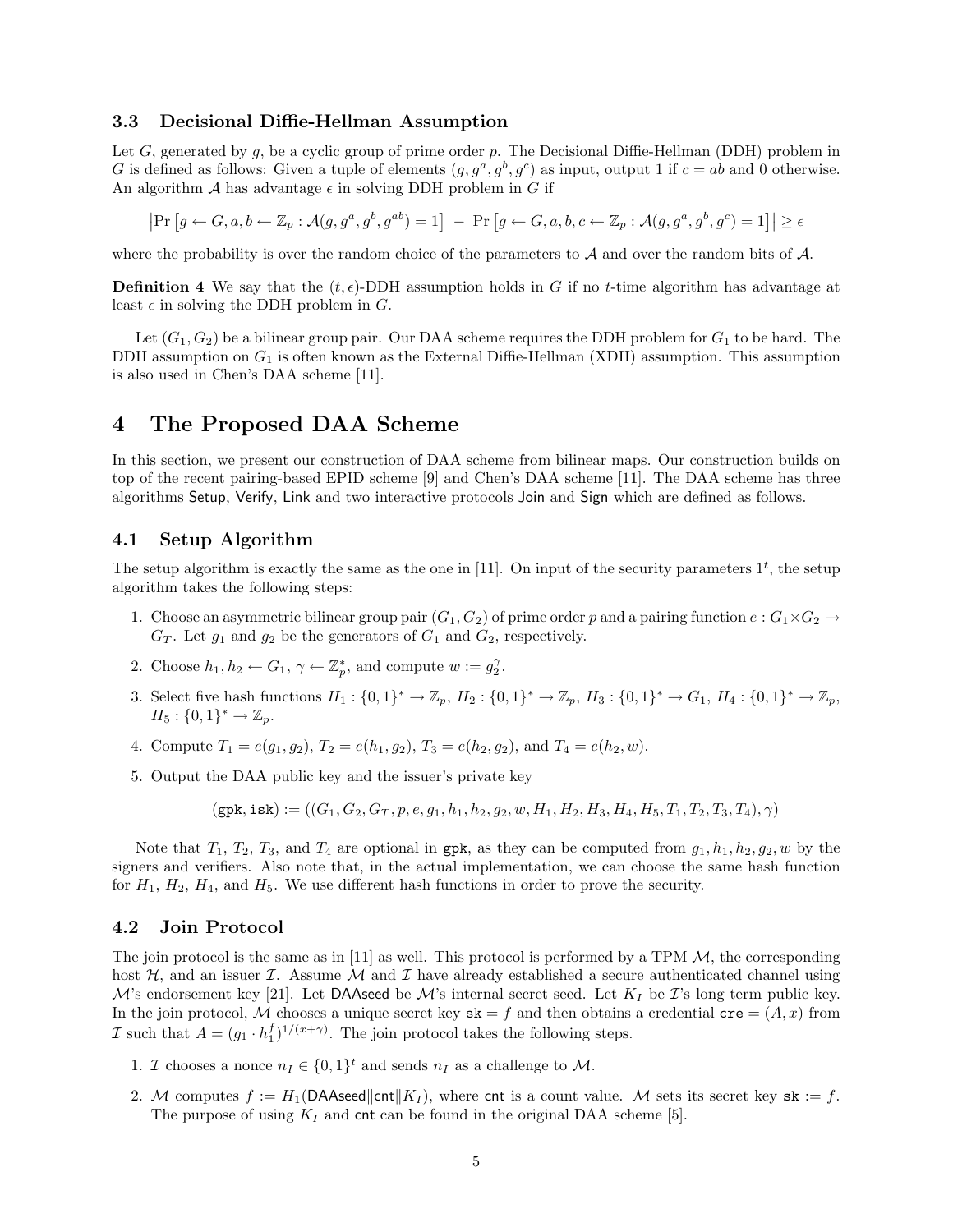- 3. M chooses at random  $r_f \leftarrow \mathbb{Z}_p$  and computes  $F := h_1^f$  and  $R := h_1^{r_f}$ .
- 4. M computes  $c := H_2(\text{gpk}\|n_I\|F\|R)$  and  $s_f := r_f + c \cdot f \pmod{p}$ .
- 5. M sets comm :=  $(F, c, s_f, n_I)$  and sends comm to  $\mathcal{I}$ .
- 6.  $\mathcal I$  verifies the value of  $n_I$  and checks  $F$  against the revocation list.
- 7. I computes  $\hat{R} := h_1^{s_f} \cdot F^{-c}$  and verifies that  $c = H_2(\text{gpk} || n_I || F || \hat{R})$ . If verification fails, then **abort**.
- 8. *I* chooses at random  $x \leftarrow \mathbb{Z}_p$  and computes  $A := (g_1 \cdot F)^{1/(x+\gamma)}$ .
- 9. *I* sets the DAA credential  $\mathbf{c} \cdot \mathbf{r} = (A, x)$  and sends  $\mathbf{c} \cdot \mathbf{r} \in \mathcal{M}$ .
- 10. M forwards  $F$  and cre to  $H$ .
- 11. H verifies that  $e(A, wg_2^x) = e(g_1F, g_2)$ . If verification fails, then **abort**.

Note that the TPM M and the host H have a DAA signing key  $(A, x, f)$  such that  $e(A, wg_2^x) = e(g_1h_1^f, g_2)$ . In the DAA schemes [9, 15], the signing key is  $(A, x, y, f)$  such that  $e(A, wg_2^x) = e(g_1h_1^f h_2^y, g_2)$ . Therefore our scheme has a smaller signing key.

#### 4.3 Sign Protocol

This join protocol is performed by a TPM M and a host  $H$ , where M has the secret key f and H has the credential  $(A, x)$ . The other input of the protocol is the DAA public key gpk, a message m to be signed, and a basename bsn and a nonce  $n_V$  from the verifier. In this protocol, the signer chooses  $B \in G_1$  and computes  $K := B<sup>f</sup>$ , then uses zero-knowledge proof to prove

$$
PK{(A, x, f) : e(A, wg_2^x) = e(g_1h_1^f, g_2) \land K = B^f}
$$

As in most of DAA schemes, the  $(B, K)$  pair is used for revocation check. To prove  $e(A, wg_2^x) = e(g_1 h_1^f, g_2)$ holds, the signer first computes  $T = A \cdot h_2^a$  where a is randomly chosen, then proves the following equation

$$
e(T, g_2)^{-x} \cdot e(h_1, g_2)^f \cdot e(h_2, g_2)^{ax} \cdot e(h_2, w)^a = e(T, w)/e(g_1, g_2).
$$

The overall approach here is the same as in [11]. The main difference between our scheme and Chen's DAA scheme [11] is on how we divide the computation between  $M$  and  $H$  in a secure way. The join protocol takes the following steps:

- 1. If  $bsn = \bot$ , M chooses  $B \leftarrow G_1$ , otherwise, M computes  $B := H_3(bsn)$ .
- 2. M chooses at random  $r_f \leftarrow \mathbb{Z}_p$  and computes

$$
K := B^f, \t R_1 := B^{r_f}, \t R_{2t} := h_1^{r_f}.
$$

- 3. M sends  $(B, K, R_1, R_{2t})$  to  $\mathcal{H}$ .
- 4. H chooses  $a \leftarrow \mathbb{Z}_p$ , computes  $b := a \cdot x \pmod{p}$ , and  $T := A \cdot h_2^a$ .
- 5. H randomly picks

$$
r_x \leftarrow \mathbb{Z}_p, \qquad \qquad r_a \leftarrow \mathbb{Z}_p, \qquad \qquad r_b \leftarrow \mathbb{Z}_p.
$$

6.  $H$  computes

$$
R_2 := e(T, g_2)^{-r_x} \cdot e(h_1, g_2)^{r_f} \cdot e(h_2, g_2)^{r_b} \cdot e(h_2, w)^{r_a},
$$
  
 := 
$$
e(R_{2t} \cdot T^{-r_x} \cdot h_2^{r_b}, g_2) \cdot T_4^{r_a}.
$$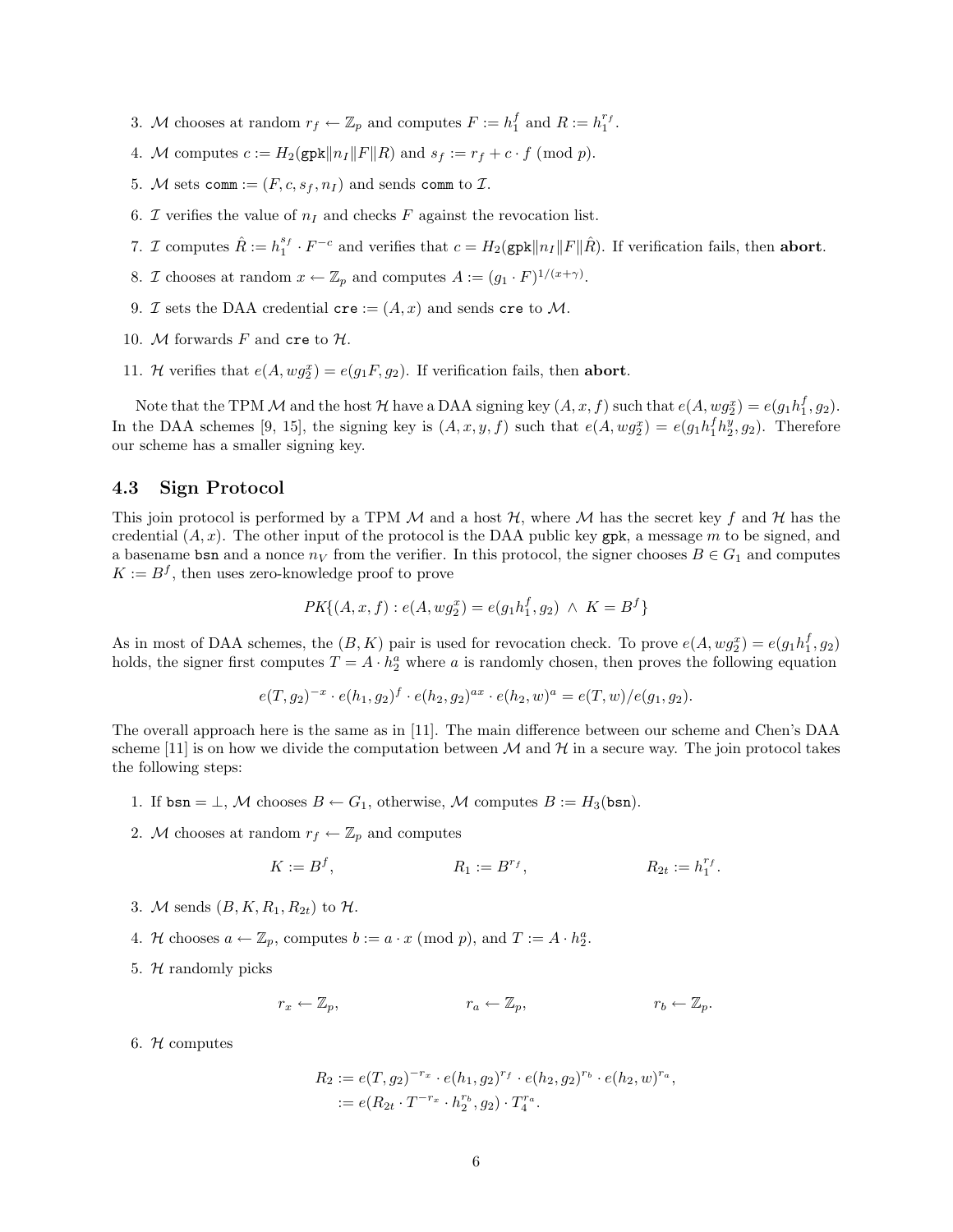- 7. H computes  $c_h := H_4(\text{gpk}||B||K||T||R_1||R_2||n_V)$  and sends  $c_h$  to M.
- 8. M chooses a random nonce  $n_T \leftarrow \{0,1\}^t$  and computes  $c := H_5(c_h || n_T || m)$ .
- 9. M computes in  $s_f := r_f + c \cdot f \pmod{p}$ .
- 10. M sends  $(c, n_T, s_f)$  to H. M erases  $r_f$  after sending this message.
- 11.  $H$  computes

$$
s_x := r_x + c \cdot x \pmod{p}, \qquad s_a := r_a + c \cdot a \pmod{p}, \qquad s_b := r_b + c \cdot b \pmod{p}.
$$

12. H outputs  $\sigma := (B, K, T, c, n_T, s_f, s_x, s_a, s_b).$ 

Note that the signing protocol is a three-message protocol: In the first message,  $\mathcal M$  sends  $(B, K, R_1, R_{2t})$ to H. In the second message, H sends  $c_h$  to M. In the third message, M sends  $(c, n_T, s_f)$  to H. The way we divide the computation between the TPM and the host is similar to the one in the original DAA paper [5].

As pointed out by Chen et al. [13] recently, such signing protocols are vulnerable to "replay" attack. That is, if a malicious host engages with a TPM on the signing protocol by submitting a  $c<sub>h</sub>$  value and obtains  $(c, n_T, s_f)$  from the TPM. The host then re-submits  $c_h$  again and somehow tricks the TPM to start from step 8 of the protocol, then the TPM will output a different set  $(c', n'_T, s'_f)$ . The host can figure the private key f from  $(c, c', s_f, s'_f)$ . In fact, this type of vulnerability applies to any interactive zero-knowledge proof protocol. If attacker can replay the challenge, then he can extract the prover's knowledge. Such vulnerability can be easily mitigated using stage control mechanism. For example, if the TPM receives the second message  $c_h$  from the host, it checks whether it has a pending signing protocol. If not, it simply rejects  $c_h$ . In our scheme, we use an even simpler method: the TPM deletes  $r_f$  after sending  $s_f$  to the host. This can prevent the replay attack.

#### 4.4 Verify Algorithm

On input of a message m, a basename bsn, a nonce  $n<sub>V</sub>$ , a signature  $(B, K, T, c, n<sub>T</sub>, s<sub>t</sub>, s<sub>x</sub>, s<sub>a</sub>, s<sub>b</sub>)$ , the public key gpk, and the revocation list RL (a list of revoked secret keys), the verification algorithm takes the following steps:

- 1. Verify that  $B, K, T \in G_3$  and  $s_f, s_x, s_a, s_b \in \mathbb{Z}_p$ .
- 2. Compute  $\hat{R}_1 := B^{s_f} \cdot K^{-c}$ .
- 3. Compute

$$
\hat{R}_2 := e(T, g_2)^{-s_x} \cdot e(h_1, g_2)^{s_f} \cdot e(h_2, g_2)^{s_b} \cdot e(h_2, w)^{s_a} \cdot (e(g_1, g_2)/e(T, w))^c.
$$
  
 := 
$$
e(T, g_2^{-s_x} \cdot w^{-c}) \cdot T_1^c \cdot T_2^{s_f} \cdot T_3^{s_b} \cdot T_4^{s_a}
$$

4. Verify that

$$
c \stackrel{?}{=} H_5(H_4(\text{gpk}||B||K||T||\hat{R}_1||\hat{R}_2||n_V)||n_T||m).
$$

- 5. For each  $f' \in \text{RL}$ , if  $K = B^{f'}$ , output 0 (reject).
- 6. If any of the above verifications fails, output 0 (reject), otherwise, output 1 (accept).

#### 4.5 Link Algorithm

On input of two message-signature pairs  $(m_0, \sigma_0)$  and  $(m_1, \sigma_1)$ , a basename **bsn**, and the public key gpk, the link algorithm performs the following steps:

- 1. For each signature  $\sigma_b$  where  $b \in \{0, 1\}$ , run the verify algorithm Verify( $\sigma_b$ ,  $m_b$ , bsn, gpk). If either of two verifications returns 0 (reject), output ⊥.
- 2. If  $(B, K) \in \sigma_0$  are the same as  $(B, K) \in \sigma_1$ , return 1 (linked), otherwise return 0 (unlinked).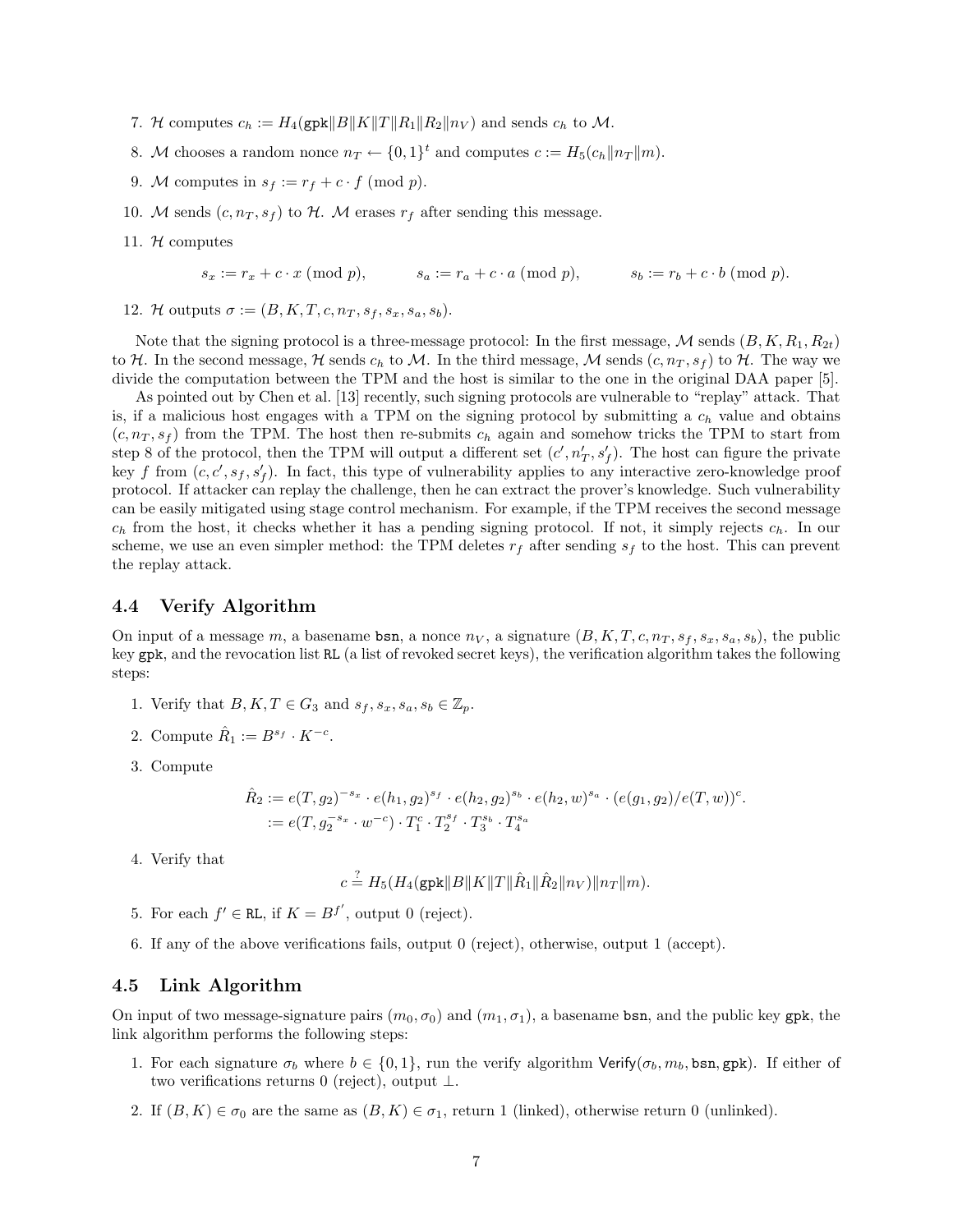### 5 Security Proof

In this section, we prove our DAA scheme is secure under the security definitions stated in Section 2. We show that our DAA scheme is correct, user-controlled-anonymous, and user-controlled-traceable. The security of the DAA scheme based on the  $q$ -SDH assumption and  $G_1$ -DDH assumption defined in Section 3.

**Theorem 1** The DAA scheme in Section  $\lambda$  is correct.

**Proof.** To show the DAA scheme is correct, we prove that a signature created by a valid and unrevoked signer can be successfully verified by any verifier. In order to have a success signature verification,  $\hat{R}_1, \hat{R}_2$ in the verify algorithm must be equal to  $R_1, R_2$  in the sign protocol, respectively. We prove  $\hat{R}_1 = R_1$  and  $\hat{R}_2 = R_2$  as follows.

$$
\hat{R}_1 = B^{s_f} \cdot K^{-c} = B^{r_f} \cdot B^{cf} \cdot (B^f)^{-c} = B^{r_f} = R_1
$$
  
\n
$$
\hat{R}_2 = e(T, g_2)^{-s_x} \cdot e(h_1, g_2)^{s_f} \cdot e(h_2, g_2)^{s_b} \cdot e(h_2, w)^{s_a} \cdot (e(g_1, g_2)/e(T, w))^c
$$
  
\n
$$
= R_2 \cdot e(T, g_2)^{-cx} \cdot e(h_1, g_2)^{cf} \cdot e(h_2, g_2)^{cb} \cdot e(h_2, w)^{ca} \cdot (e(g_1, g_2)/e(T, w))^c
$$
  
\n
$$
= R_2 \cdot (e(g_1, g_2) \cdot e(h_1, g_2)^f \cdot e(h_2, g_2)^b \cdot e(h_2, w)^a \cdot e(T, g_2)^{-x} \cdot e(T, w)^{-1})^c
$$
  
\n
$$
= R_2 \cdot (e(g_1, g_2) \cdot e(h_1, g_2)^f \cdot e(h_2, g_2)^{ax} \cdot e(h_2, w)^a \cdot e(T, g_2^x w)^{-1})^c
$$
  
\n
$$
= R_2 \cdot (e(g_1 h_1^f, g_2) \cdot e(h_2^a, g_2^x w) \cdot e(A, g_2^x w)^{-1} \cdot e(h_2^a, g_2^x w)^{-1})^c = R_2
$$

The last equation holds because for a valid private key  $(A, x, f)$ ,  $e(A, g_2^x w) = e(g_1 h_1^f, g_2)$  holds. We now show that two signatures created by a single signer using a basename  $bsn \neq \bot$  can be linked. This is obvious from the description of the DAA scheme, as two signatures will have the same  $(B, K)$  pair if the signatures are created using the same private key  $f$ .

**Theorem 2** Under the  $G_1$ -DDH assumption, the DAA scheme in Section 4 is user-controlled-anonymous. More specifically, if there is an adversary  $A$  that succeeds with a non-negligible probability to break the usercontrolled-anonymity game, then there is a polynomial-time algorithm  $\beta$  that solves the  $G_1$ -DDH problem with a non-negligible probability.

**Proof.** Suppose an algorithm A breaks the user-controlled-anonymity game of the DAA scheme with nonnegligible probability. We can build a polynomial-time simulator  $\beta$  that breaks the  $G_1$ -DDH problem as follows. B is given as input a tuple  $(u, v = u^a, w = u^b, z)$  where  $u \leftarrow G_1, a, b, \leftarrow \mathbb{Z}_p$ , and either  $z = u^{ab}$  or z is a random element in  $G_1$ . B decides which z was given by interacting with A as follows.

We first give an overview of the proof. B first creates a special signer  $S^*$  where its secret key  $f = \log_u v$ , however  $\beta$  does not know the secret key.  $\beta$  creates rest of the signers by running the join protocol with  $\mathcal{A}$ . To respond to a sign query for signer  $S^*$ ,  $\mathcal B$  simulates the signature using the  $(u, v)$  pair. In the challenge phase, if  $S^*$  is selected as one of the  $(S_0, S_1)$  pair,  $\mathcal B$  picks  $S^*$  for creating a signature by simulating the signature using the  $(w, z)$  pair, i.e., simulates using the secret key  $f = \log_w z$ . If  $z = u^{ab}$ , then  $\log_u v = \log_w z$ , A has non-negligible advantage guessing the random bit b correctly. If  $z \neq u^{ab}$ , A does not have any advantage guessing b or A may abort the game. B can use the output of A to decide whether  $z = u^{ab}$ .

- Setup. Let  $(G_1, G_2)$  be a bilinear group pair of prime order p with generator  $g_1$  and  $g_2$ , respectively. B chooses a random  $\gamma \leftarrow \mathbb{Z}_p^*$  as isk and sets the public key  $\texttt{gpk} = (G_1, G_2, G_T, p, e, g_1, h_1 := u, h_2, g_2, w :=$  $g_2^{\gamma}, H_1, H_2, H_3, H_4, H_5, T_1, T_2, T_3, T_4$  by running the setup algorithm. B sends isk and gpk to A.
- **Hash Queries.** We model the hash functions  $H_2$ ,  $H_3$ , and  $H_5$  as three random oracles. B responds to the hash queries for  $H_2$ ,  $H_3$ , and  $H_5$  as follows.
	- $H_2(m)$ : If m has not been queried before,  $\mathcal B$  chooses  $H_2(m)$  uniformly at random from  $\mathbb Z_p^*$  and returns it to A, otherwise  $\beta$  returns the previously queried result on m to ensure consistency.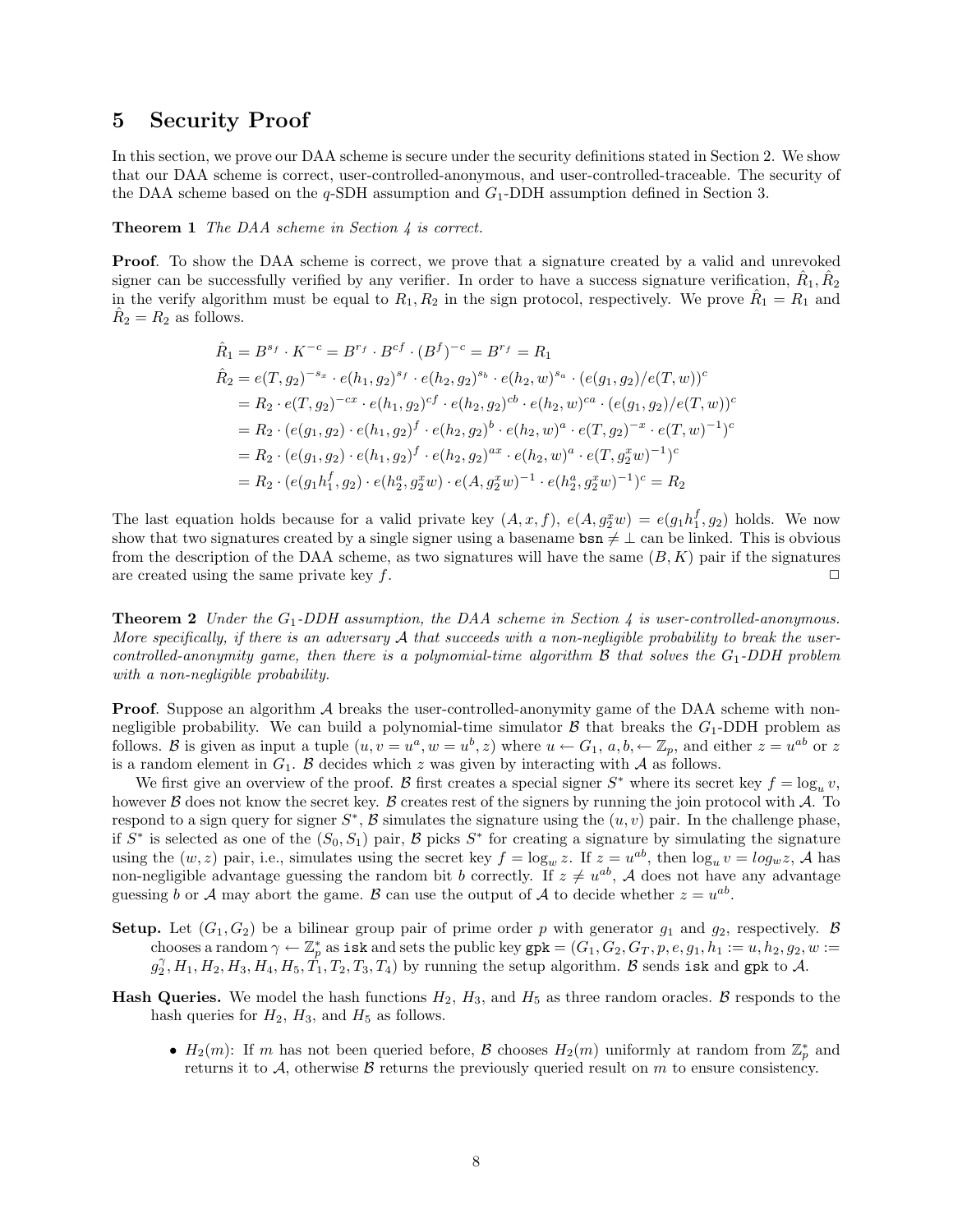- $H_3(m)$ : Let  $q_h$  be the expected number of unique  $H_3$  queries. B chooses a random  $i \leftarrow \{1, \ldots, q_h\}$ . If m has been queried before,  $\beta$  returns the previously queried result on m to ensure consistency. Otherwise, if m is the *i*-th unique query on  $H_3$ ,  $\beta$  chooses chooses a random  $r \leftarrow \mathbb{Z}_p^*$  and sets  $H_3(m) := w^r$ . For rest of the queries,  $\mathcal{B}$  chooses a random  $r \leftarrow \mathbb{Z}_p^*$  and sets  $H_3(m) := u^r$ . We use bsn<sup>∗</sup> to denote the i-th unique query.
- $H_5(m)$ : B chooses  $H_5(m)$  uniformly at random from  $\mathbb{Z}_p^*$  while ensuring consistency.

**Join Queries.** A requests for creating a new signer S. Let  $q_j$  be the expected number of join requests from A. B chooses a random  $i \leftarrow \{1, \ldots, q_i\}$ . There are two cases for B to respond:

- If the query is the *i*-th join query:  $\mathcal{B}$  sets  $F := v$  without knowing the secret key  $f = \log_u v$ , and then forges rest of the join protocol as follows: it chooses randomly  $c, s_f \leftarrow \mathbb{Z}_p$  and computes  $R = h_1^{s_f} \cdot F^{-c}$ . It then patches the oracle by setting  $H_2(\text{gpk}||n_I||F||R) := c$ . If  $H_2(\text{gpk}||n_I||F||R)$ has been queried before,  $\beta$  quites and outputs "abortion 0".  $\beta$  receives a credential from  $\mathcal{A}$ . We use  $S^*$  to denote the identity of this signer.
- If the query is not the *i*-th join query: B chooses a random  $f \leftarrow \mathbb{Z}_p^*$ , computes  $F := h_1^f$ . If  $F = v$ ,  $\beta$  quites and outputs "abortion 0".  $\beta$  runs the rest of the join protocol as the signer with  $\mathcal A$  as the issuer, and obtains a credential  $\mathbf{cre} = (A, x)$ . B verifies  $\mathbf{cre}$  and stores  $(S, f, A, x)$  in its log.
- **Sign Queries.** Given a signer's identity S, a message m to be signed, a nonce  $n<sub>V</sub>$  from A, a basename bsn, B responds with a signature  $\sigma$  as follows: Assuming the signer S has already joined, if S is not  $S^*$ , B finds the corresponding secret key and credential  $(f, A, x)$  associated with S, runs the sign protocol, and outputs  $\sigma$  to A. If  $S = S^*$ ,  $\mathcal{B}$  needs to forge a signature as follows:
	- 1. If  $bsn = \bot$ ,  $\beta$  chooses a random  $r \leftarrow \mathbb{Z}_p$  and sets  $B := u^r$  and  $K := v^r$ .
	- 2. If  $bsn = bsn^*$ ,  $\beta$  quits and outputs "abortion 1".
	- 3. If  $bsn \neq {\perp,bsn^*}, \mathcal{B}$  searches the log of  $H_3$  queries and retrieves r where  $H_3(bsn) = u^r$ .  $\mathcal{B}$  sets  $B := u^r$  and computes  $K := v^r$ .
	- 4. B chooses  $T \leftarrow G_1$ ,  $n_T \leftarrow \{0,1\}^t$ , and  $c, s_f, s_x, s_a, s_b \leftarrow \mathbb{Z}_p$ .
	- 5. B computes  $R_1 := B^{s_f} \cdot K^{-c}$ .
	- 6. B computes  $R_2 := e(T, g_2)^{-s_x} \cdot e(h_1, g_2)^{s_f} \cdot e(h_2, g_2)^{s_b} \cdot e(h_2, w)^{s_a} \cdot (e(g_1, g_2)/e(T, w))^c$ .
	- 7. B patches the oracle  $H_5$  by setting  $H_5(H_4(\text{gpk}\|B\|K\|T\|R_1\|R_2\|n_V)\|n_T\|m) := c$ . If  $H_5(H_4(\text{gpk}\|T\|R_1\|R_2\|n_V)\|n_T\|m)$  $B||K||T||R_1||R_2||n_V||n_T||m$  has been queried before,  $\beta$  quites and outputs "abortion 0".
	- 8. B outputs the signature  $\sigma := (B, K, T, c, n_T, s_f, s_x, s_a, s_b).$
- **Corrupt Queries.** If a corrupt query is for a signer  $S \neq S^*$ , then B responds with the secret key corresponding to S. Otherwise,  $\beta$  quits and outputs "abortion  $2$ ".
- **Challenge.** In the challenge, A outputs a message  $m$ , a basename bsn, and two signer's identity  $S_0$  and S<sub>1</sub>. If  $S^* \notin \{S_0, S_1\}$  or bsn  $\notin \{\perp, \text{bsn*}\}\$ , then B quits and outputs "abortion 3". Otherwise, B picks  $b \in \{0,1\}$  such that  $S_b = S^*$ , and generates a signature  $\sigma^*$  for m by performing the following steps:
	- 1. If  $bsn = \bot$ , B chooses a random  $r \leftarrow \mathbb{Z}_p$  and sets  $B := w^r$  and  $K := z^r$ .
	- 2. If  $bsn = bsn^*$ , B searches the log of  $H_3$  queries and retrieves r where  $H_3(bsn^*) = w^r$ . B sets  $B := w^r$  and computes  $K := z^r$ .
	- 3. The rest of the sign algorithm follows the sign queries above.

B sends the resulting  $\sigma^*$  to A.

**Output.** In the end, A outputs  $b' \in \{0, 1\}$  as the guess for b or aborts without any output. If  $b = b'$ , then  $\beta$ outputs 1, which means that  $z = u^{ab}$ . Otherwise  $\mathcal B$  outputs 0, which means that z is a random element in  $G_1$ .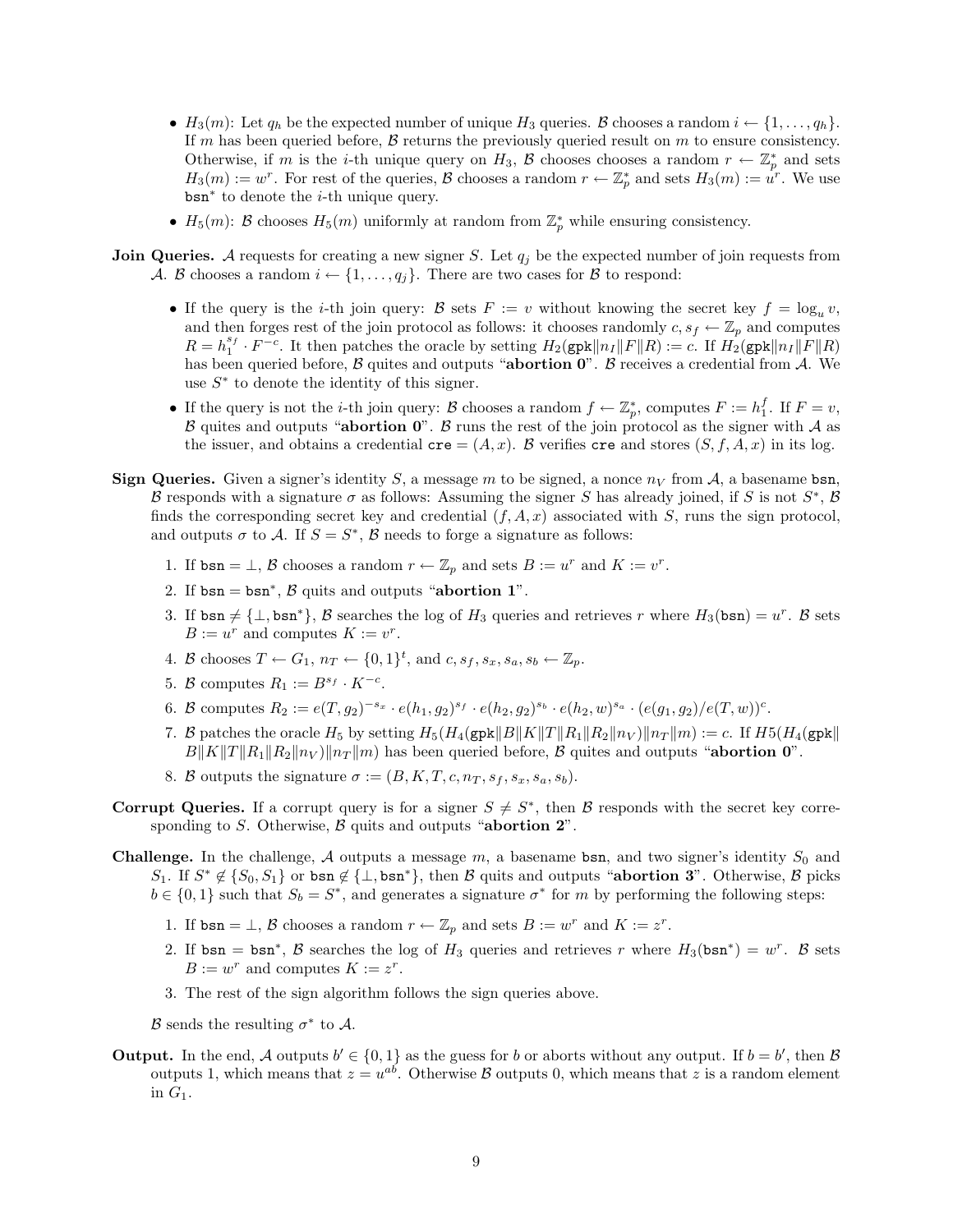We now discuss the probability that algorithm  $\beta$  does not abort in the above game. There are four cases where  $\beta$  can abort. We study each case as follows:

- 1. Abortion 0. The chance of this type of abortion is  $O(1/p)$ . Since p is a large prime, the probability of this abortion is negligible.
- 2. Abortion 1. Recall that  $A$  cannot use the same non-empty  $bsn$  in the sign query and challenge query for signers  $S_0$  and  $S_1$ . In other words, A cannot query all possible bsn for  $S^*$  in the sign queries. The probability that B does not abort in this case is at least  $1/q_h$ .
- 3. Abortion 2. As A cannot corrupt all the signers, the probability that B does not abort is at least  $1/q_j$ .
- 4. Abortion 3. B does not abort in this case if A selects  $S^*$  and  $bsn^*$  in the challenge query. Thus the probability that B does not abort in this case is  $1/(q_h \cdot q_i)$ .

B does not abort if (1) bsn<sup>\*</sup> was not chosen in the sign queries for  $S^*$ , (2)  $S^*$  was not chosen in the corrupt queries, and (3)  $S^*$  and bsn<sup>\*</sup> were chosen in the challenge query. The probability that  $\beta$  does not abort the above game is roughly  $1/(q_h \cdot q_i)$ .

Let  $\epsilon$  be the probability that A succeeds in breaking the user-controlled-anonymity game. Suppose  $\beta$ does not abort during the above simulation. If  $z = u^{ab}$ , then  $\log_u v = \log_w z$ ,  $\mathcal{B}$  simulates the game perfectly, i.e.,  $Pr[b = b'] > \frac{1}{2} + \epsilon$ . If z is a random element in  $G_1$ , then  $\sigma^*$  in the challenge query is simulated using the  $(w, z)$  pair. In other words, the secret key used in generated  $\sigma^*$  is different from either secret key of  $S_0$ or  $S_1$ . Observe that  $\beta$  in this case does not simulate the game perfectly, especially in the challenge query.  $\mathcal A$ could abort the game. If  $A$  does not abort the game,  $A$  does not have any advantage guessing b. It follows that  $Pr[b = b'] = \frac{1}{2}$ . Therefore, assuming B does not abort, it has probability at least  $\epsilon/2$  in solving the DDH problem in  $\tilde{G_1}$ .

**Theorem 3** Under the  $q$ -SDH assumption, the DAA scheme in Section 4 is user-controlled-traceable. More specifically, if there is an adversary  $A$  that succeeds with a non-negligible probability to break the usercontrolled-traceability game, then there is a polynomial-time algorithm B that solves the q-SDH problem with a non-negligible probability.

Proof. The proof of this theorem derives from the user-controlled-traceability proof in Chen DAA scheme [11]. We show how to construct an algorithm  $\beta$  that solves the q-SDH problem by interacting with  $\mathcal A$  that succeeds with a non-negligible probability to break the user-controlled-traceability game. We use a technique from Boneh and Boyen [3] that, given  $g_1 \in G_1$ ,  $g_2 \in G_2$ ,  $w = g_2^{\gamma}$ , and  $q - 1$  SDH pairs  $(B_i, x_i)$  such that  $e(B_i, wg_2^{x_i}) = e(g_1, g_2)$ , one more SDH pair  $(B, x)$  can be transformed into a solution to the q-SDH problem. We now describe how  $\beta$  interacts with  $\mathcal A$  as follows:

**Setup.** B runs the setup algorithm as follows: Let  $e : G_1 \times G_2 \to G_T$  be a bilinear map function. B is given  $(g_1, g_2, w)$  and  $q-1$  SDH pairs  $(B_i, x_i)$  as input, where  $g_1 = \psi(g_2)$ ,  $w = g_2^{\gamma}$ , and  $B_i = g_1^{1/(\gamma + x_i)}$ . B chooses  $a, b, x \leftarrow \mathbb{Z}_p^*$  and computes

$$
h_1 := \psi(((w \cdot g_2^x)^b \cdot g_2^{-1})^{1/a}) = g_1^{((\gamma + x)b - 1)/a}.
$$

B sets the public key  $gpk = (G_1, G_2, G_T, p, e, g_1, h_1, h_2, g_2, w, H_1, H_2, H_3, H_4, H_5, T_1, T_2, T_3, T_4)$ . Note that B does not know the value of  $i s k = \gamma$ . B sends gpk to A.

- **Hash Queries.** We model the hash functions  $H_2$ ,  $H_3$ , and  $H_5$  as three random oracles. B responds to the hash queries for  $H_2$ ,  $H_3$ , and  $H_5$  as follows.
	- $H_2(m)$ : B chooses  $H_2(m)$  uniformly at random from  $\mathbb{Z}_p^*$  while ensuring consistency.
	- $H_3(m)$ : If m has not been queried before, B chooses  $H_2(m)$  uniformly at random from  $G_1$  and returns it to A, otherwise  $\beta$  returns the previously queried result on m to ensure consistency.
	- $H_5(m)$ : B chooses  $H_5(m)$  uniformly at random from  $\mathbb{Z}_p^*$  while ensuring consistency.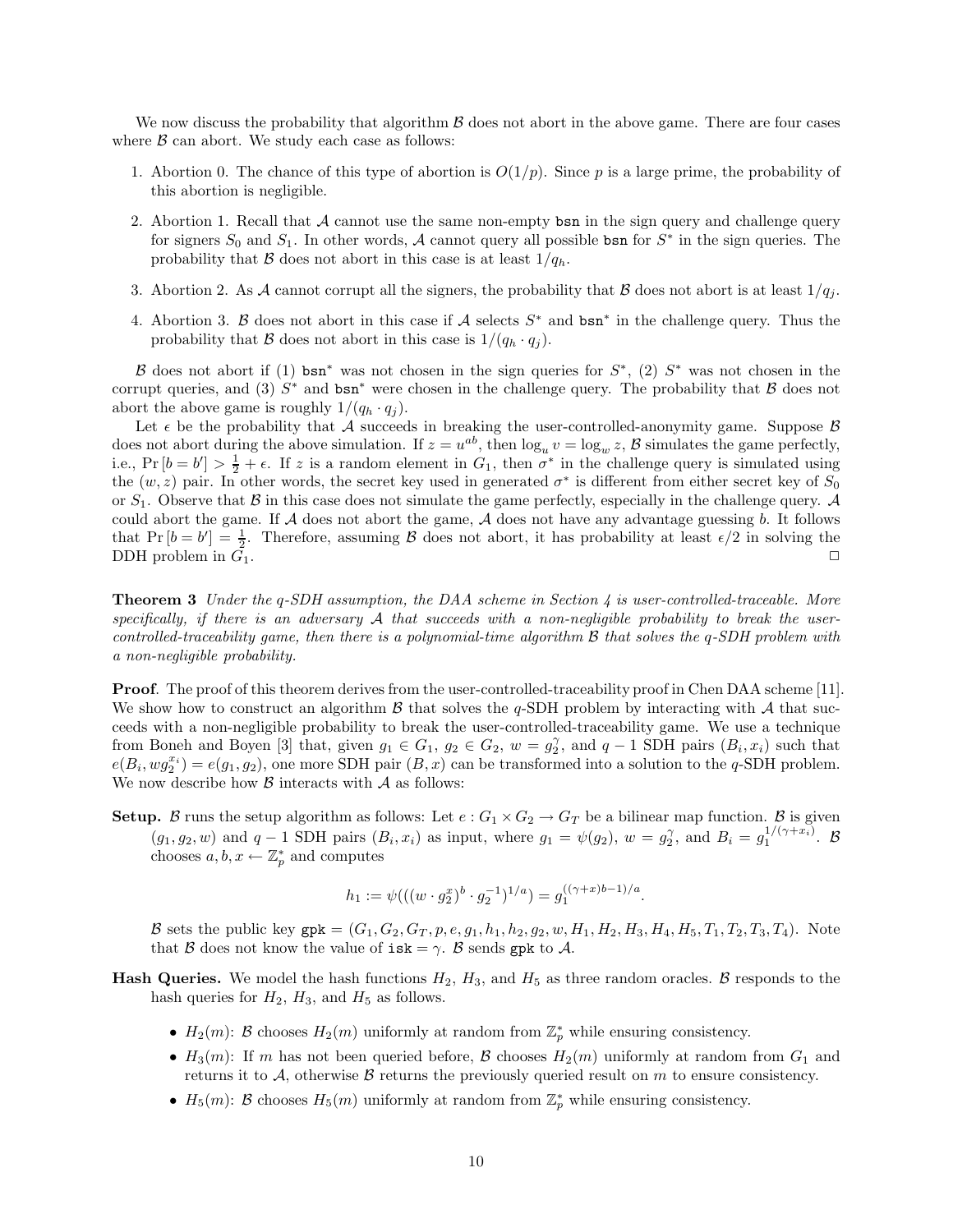- **Join Queries.** A requests for creating a new signer S. There are two cases of the join queries as defined by the user-controlled-traceability game in Section 2:
	- 1. Given a new signer  $S$ ,  $\beta$  has freedom to choose  $s$ k of its choice and then creates cre.
	- 2. Given a new signer S and a secret key sk chosen by the  $A$ ,  $B$  creates a credential cre for sk.  $B$ sends  $\mathsf{cre}$  to  $\mathcal A$  and put  $\mathsf{sk}$  in the revocation list RL.

For case 1, B selects one query randomly and sets  $f := a$  and  $\mathsf{cre} := (A, x)$  where  $A := g_1^b$ . For rest of the queries, either B chooses  $f_i$  at random (case 1) or receives  $f_i$  from A, B uses one SDH pair  $(B_i, x_i)$ to computes  $\texttt{cre}_i := (A_i, x_i)$  for  $f_i$  as follows:

$$
A_i = (g_1 \cdot h_1^{f_i})^{1/(\gamma + x_i)} = B_i^{1 - f_i/a + f_ib(x + \gamma)/a} := B_i^{1 - f_i/a + f_ib(x - x_i)/a} \cdot g_1^{f_ib/a}.
$$

- **Corrupt Queries.** A requests to corrupt a signer S. We assume that the signer S has been joined before,  $\beta$ responds with the secret key sk and credential cre corresponding to S. B inserts sk to the revocation list RL.
- **Sign Queries.** Given a signer's identity S, a message m to be signed, a nonce  $n<sub>V</sub>$  from A, a basename bsn, B computes the signature  $\sigma$  by invoking the sign protocol. B returns  $\sigma$  to A.
- **Semi-sign Queries.** Given a signer's identity S, a message m to be signed, a nonce  $n<sub>V</sub>$  from A, a basename bsn, B runs the sign protocol as a TPM by interacting with A as a host. B computes B, chooses  $r_f$  at random, computes  $K, R_1, R_{2t}$ , and sends  $(B, K, R_1, R_{2t})$  to A. On receiving  $c_h$  from A, B chooses  $n_T$ at random and computes  $c$  and  $s_f$ .
- **Output.** In the end, A outputs a signer S, a message m, a basename bsn, and a signature  $\sigma$ . There are two cases to consider:
	- 1. If  $\sigma$  can be successfully verified, i.e., Verify $(m, \text{bsn}, \sigma, \text{gpk}, \text{RL}) = 1$ ,  $\beta$  can rewind  $\mathcal A$  to extract the underlying the signing key  $(f^*, A^*, x^*)$  such that  $e(A^*, wg_2^{x^*})$  $\left(\begin{smallmatrix} x^* \ 2 \end{smallmatrix}\right) = e(g_1 h_1^{f^*})$  $I_1$ ,  $g_2$ ). To rewind  $A, B$ controls the result of  $H_5$  by choosing two different c values c' and c'' to the same  $B, K, T, R_1, R_2$ . A responds with  $s'_f, s'_x, s'_a, s'_b$  and  $s''_f, s''_x, s''_a, s''_b$ . B computes  $\Delta = c' - c''$  and extracts

$$
f^* := (s'_f - s''_f)/\Delta, \qquad x^* := (s'_x - s''_x)/\Delta, \qquad a^* := (s'_a - s''_a)/\Delta, \qquad A^* := T/(h_2^{a^*}).
$$

Also note that  $f^* \notin \mathbb{R}$ , otherwise, signature verification would fail. There are two possible results (a) If  $x^* \notin \{x_i, x\}$  for any i,  $\mathcal{B}$  can compute

$$
B^* := (A^* \cdot g_1^{-b f^*/a})^{a/(a-f^*+bf^*(x-x^*))}.
$$

(b) If  $x^* \in \{x_i, x\}$  and  $A^* \notin \{A_i, A\}$  for any i. If  $e^* \neq e$ ,  $\beta$  aborts and outputs failure. With the probability of  $1/q, e^* = e, \mathcal{B}$  computes

$$
B^* := (A^* \cdot g_1^{-b f^*/a})^{a/(a-f^*)}.
$$

In either of the above two cases,  $\mathcal{B}$  obtains  $(B^*, x^*)$  as the extra SDH pair so that it can solve the given q-SDH problem.

2. If  $bsn \neq \bot$ , A wins in this case if there exists another signature  $\sigma'$  by the signer S using the same basename bsn from the sign queries, such that  $\text{Link}(\sigma, \sigma', \text{gpk}) = 0$ . Let  $\sigma = (B, K, T, c, n_T, s_f, s_x,$  $(s_a, s_b)$  and  $\sigma' = (B', K', T', c', n'_T, s'_f, s'_x, s'_a, s'_b)$ . Since the same bsn is used,  $B = B'$ . Because two signatures are unlinkable, thus  $K \neq K'$ . This means A managed to create a different sk for the signer S. B can use the same method as case (1) to extract a different  $(f, A, x)$  tuple as a valid secret key and credential pair, thus obtain an extra SDH pair.  $\beta$  can also solve the  $q$ -SDH problem in this case.

In either of the above two cases,  $\beta$  can solve the q-SDH problem with a non-negligible probability if  $\mathcal A$  can wins the game with a non-negligible probability.  $\Box$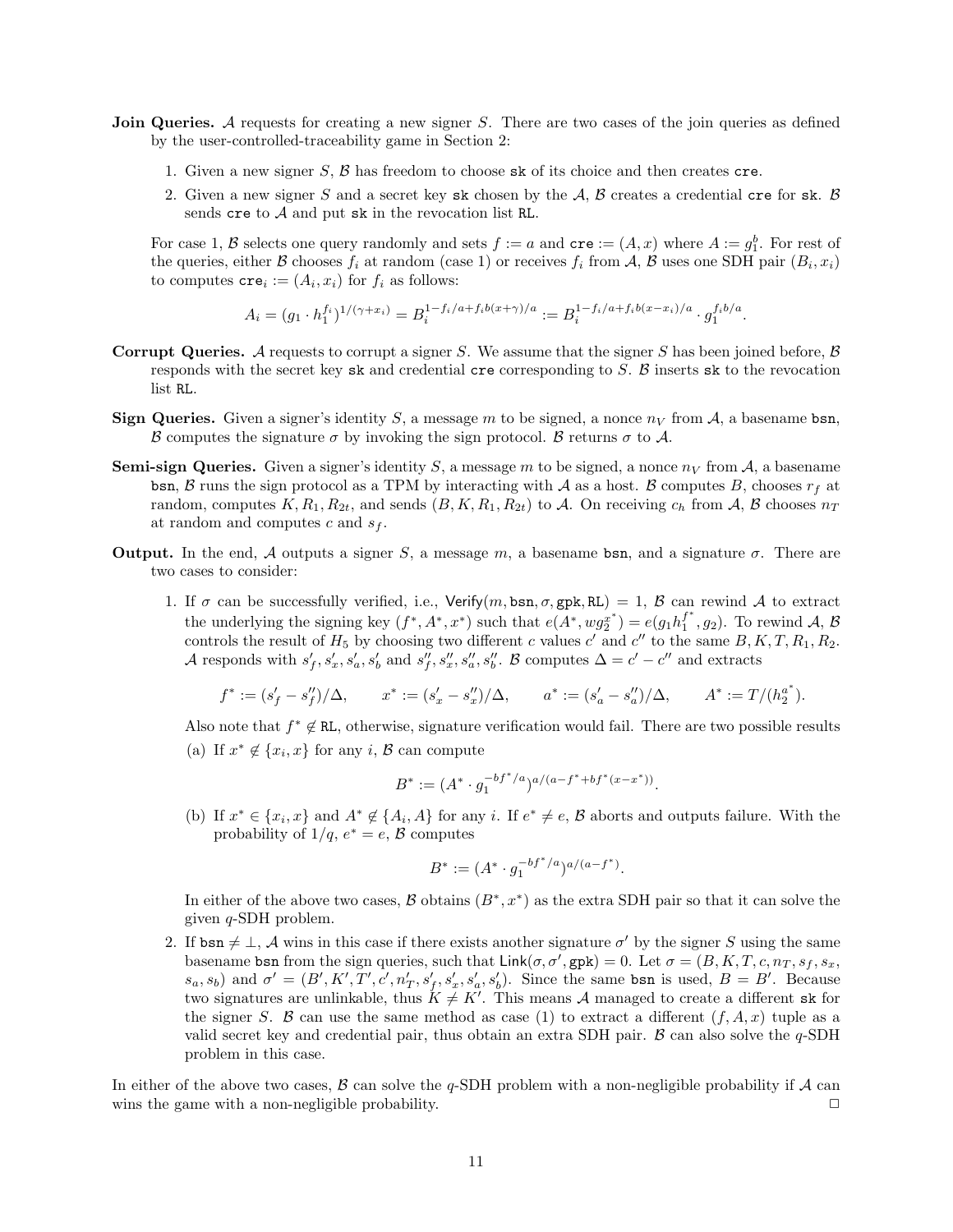### 6 Comparisons with Existing DAA Schemes

In this section, we compare our DAA scheme with several existing pairing-based DAA schemes [6, 13, 15, 11]. Note that we do not include the original CMS-DAA scheme [12] in the comparisons, as it is not secure, instead we compare ours with the patched version [13]. We also do not include the pairing-based EPID scheme [9] in the comparison, because EPID does not have the feature of splitting computation between a TPM and a host.

We compare the credential and signature sizes of our scheme with other DAA schemes in Table 1. We use  $\mathbb{Z}_q$  to denote the size of an element in  $\mathbb{Z}_q$ , h to denote the size of a hash result,  $G_1$  to denote the size of an element in  $G_1$ , and  $G_T$  to denote the size of an element in  $G_T$ . For bilinear maps with 128-bit security,  $G_T$  needs to be around 3072 bits [17]. Our DAA scheme has the same credential and signature sizes as in Chen's DAA scheme [11]. The credential and signature sizes in our scheme are smaller than other DAA schemes [6, 13, 15].

| DAA Scheme       | Credential Size        | Signature Size                     |
|------------------|------------------------|------------------------------------|
| Scheme of [6]    | $3G_1$                 | $2\mathbb{Z}_q + 3G_1 + 2G_T + 1h$ |
| Scheme of $[13]$ | $3G_1$                 | $1\mathbb{Z}_q + 5G_1 + 1h$        |
| Scheme of [15]   | $2\mathbb{Z}_q + 1G_1$ | $6\mathbb{Z}_q + 2G_1 + 2G_T + 1h$ |
| Scheme of [11]   | $1\mathbb{Z}_q + 1G_1$ | $4\mathbb{Z}_q + 3G_1 + 1h$        |
| Our Scheme       | $1\mathbb{Z}_q + 1G_1$ | $4\mathbb{Z}_q + 3G_1 + 1h$        |

Table 1: A comparison between our DAA scheme and other DAA schemes in credential and signature sizes

We compare the efficiency of signing and verification algorithms of our scheme with other DAA schemes in Table 2. We use P to denote a pairing operation,  $G_1$  to denote an exponentiation operation in  $G_1$ ,  $G_1^2$ to denote a multi-exponentiation operation, and so on. A multi-exponentiation is slightly more expensive than an exponentiation. As we mentioned earlier in Section 1, operations in  $G_1$  are much more efficient than ones in  $G_T$ . Therefore, our DAA scheme has significant advantage for computationally weak device such as TPM. The efficiency of the sign protocol for our scheme is approximately 5 times more efficient than the rest of pairing-based DAA schemes [6, 13, 15, 11] using Barreto-Naehrig curves.

| DAA Scheme     | TPM Sign      | Host Sign                                  | Verify                                 |
|----------------|---------------|--------------------------------------------|----------------------------------------|
| Scheme of [7]  | $3G_T$        | $3G_1 + 1G_T + 3P$                         | $1G_T^2 + 1G_T^3 + 5P + (n+1)G_T$      |
| Scheme of [13] | $ 2G_1+1G_T $ | $3G_1 + 1P$                                | $1G_T^2 + 1G_T^2 + 5P + nG_1$          |
| Scheme of [15] |               | $12G_1+1G_T^2$ $1G_1+2G_1^2+1G_1^3+1G_T^3$ | $1G_1^2 + 2G_1^3 + 1G_T^5 + 3P + nG_T$ |
| Scheme of [11] |               | $1G_1 + 1G_T$ $1G_1 + 1G_T^3$              | $1G_1^2 + 1G_2^2 + 1G_T^4 + 1P + nG_1$ |
| Our Scheme     | $3G_1$        | $1G_1 + 1G_1^2 + 1G_T + 1P$                | $1G_1^2 + 1G_2^2 + 1G_T^4 + 1P + nG_1$ |

Table 2: A comparison between our DAA scheme and other DAA schemes in the efficiency of sign and verify algorithms

Observe that the efficiency we gain in TPM comes with a price – the host needs to perform an additional pairing. The total efficiency of the sign protocol is  $4G_1 + 1G_1^2 + 1G_T + 1P$  in our scheme, whereas it is  $3G_1 + 1G_T + 3G_T^3$  in Chen's DAA scheme [11]. Note that TPM is much slower than the host platform, e.g., probably 100 times slower or more. Based on the performance simulation by Chen, Page, and Smart [14], a pairing operation on a host takes less than 15 millie-seconds for a 64-bit 2.4 GHz Intel Core 2 processor, while  $2G_1 + 1G_T$  operation takes more than 3 seconds for a 32-bit 33 MHz simulated TPM. Base on these performance data, we estimate that the overall sign protocol will take less than 1 second in our scheme, whereas the sign protocol in [11, 13] will take more than 3 seconds.

We did not compare the efficiency of the join protocol because the join protocol is executed much less frequently than the sign protocol or the verification algorithm. Besides the join protocol in our DAA scheme is the same as the one in Chen's DAA scheme [11], thus has the same efficiency.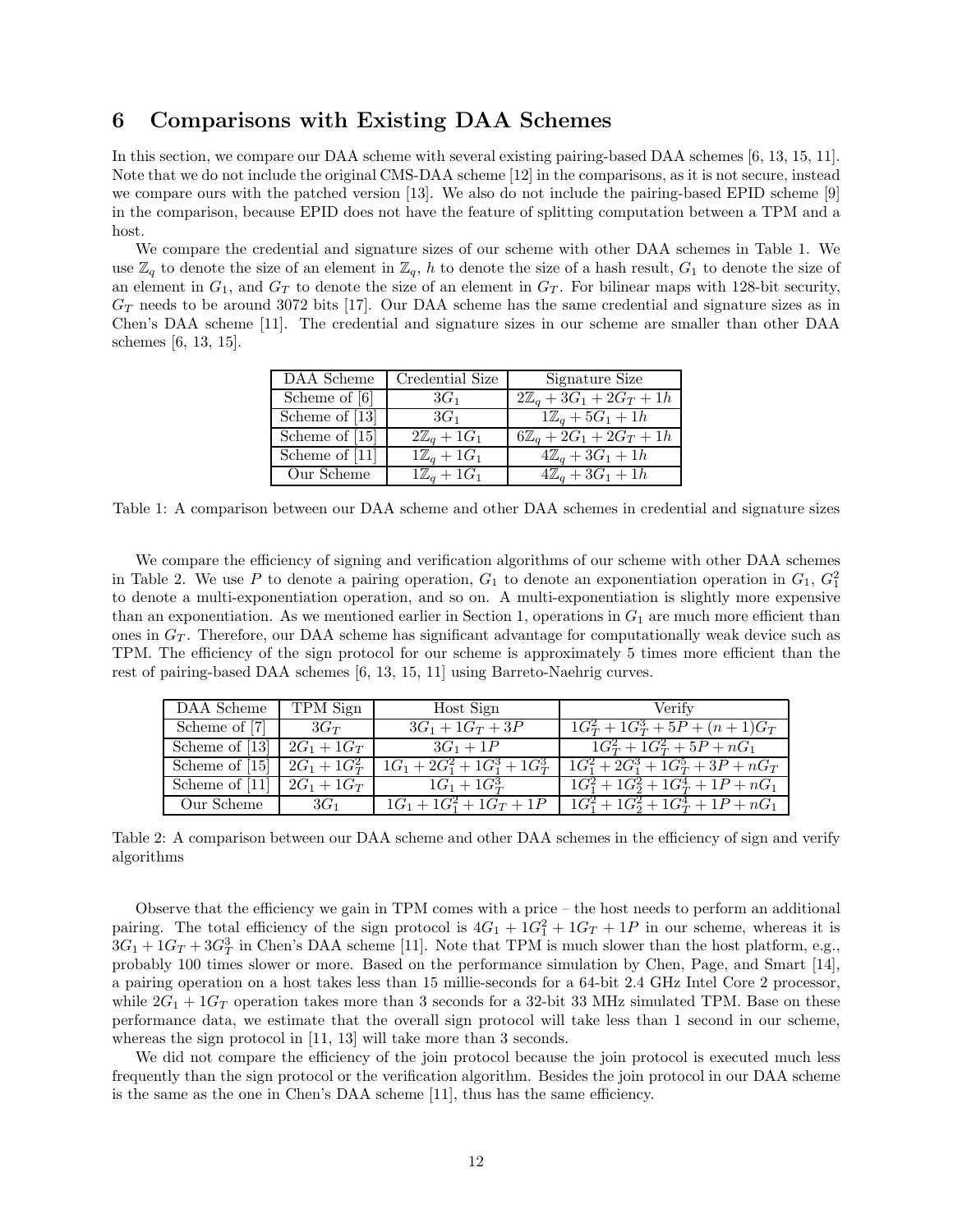### 7 Conclusions

In this paper, we proposed an efficient DAA scheme from bilinear maps. Our new DAA scheme takes much less resources for TPM implementation (both computation and software code size) compared to the existing DAA schemes. We believe our DAA scheme is a good candidate for the next generation of TPM initiated by the TCG TPM working group, assuming that a TPM can support multiple DAA algorithms.

### References

- [1] Michael Backes, Matteo Maffei, and Dominique Unruh. Zero-knowledge in the applied pi-calculus and automated verification of the direct anonymous attestation protocol. In Proceedings of IEEE Symposium on Security and Privacy, pages 202–215. IEEE Computer Society, 2008.
- [2] Paulo S. L. M. Barreto and Michael Naehrig. Pairing-friendly elliptic curves of prime order. In Proceedings of the 12th International Workshop on Selected Areas in Cryptography, volume 3897 of LNCS, pages 319–331. Springer, 2005.
- [3] Dan Boneh and Xavier Boyen. Short signatures without random oracles. In Advances in Cryptology EUROCRYPT '04, volume 3027 of LNCS, pages 56–73. Springer, 2004.
- [4] Dan Boneh, Xavier Boyen, and Hovav Shacham. Short group signatures. In Advances in Cryptology  $CRYPTO$  '04, volume 3152 of LNCS, pages 41–55. Springer, 2004.
- [5] Ernie Brickell, Jan Camenisch, and Liqun Chen. Direct anonymous attestation. In Proceedings of the 11th ACM Conference on Computer and Communications Security, pages 132–145. ACM Press, 2004.
- [6] Ernie Brickell, Liqun Chen, and Jiangtao Li. A new direct anonymous attestation scheme from bilinear maps. In Proceedings of 1st International Conference on Trusted Computing, volume 4968 of LNCS, pages 166–178. Springer, 2008.
- [7] Ernie Brickell, Liqun Chen, and Jiangtao Li. Simplified security notions of direct anonymous attestation and a concrete scheme from pairings. International Journal of Information Security, 8(5):315–330, 2009.
- [8] Ernie Brickell and Jiangtao Li. Enhanced Privacy ID: A direct anonymous attestation scheme with enhanced revocation capabilities. In Proceedings of the 6th ACM Workshop on Privacy in the Electronic Society, pages 21–30. ACM Press, October 2007.
- [9] Ernie Brickell and Jiangtao Li. Enhanced Privacy ID from bilinear pairing. Cryptology ePrint Archive, Report 2009/095, 2009. http://eprint.iacr.org/.
- [10] Jan Camenisch and Jens Groth. Group signatures: Better efficiency and new theoretical aspects. In Proceedings of 4th International Conference on Security in Communication Networks, volume 3352 of LNCS, pages 122–135. Springer, 2005.
- [11] Liqun Chen. A DAA scheme requiring less TPM resources. In Proceedings of the 5th China International Conference on Information Security and Cryptology, LNCS. Springer, 2009.
- [12] Liqun Chen, Paul Morrissey, and Nigel P. Smart. Pairings in trusted computing. In Proceedings of the 2nd Internation Conference on Pairing-Based Cryptography, volume 5209 of LNCS, pages 1–17. Springer, 2008.
- [13] Liqun Chen, Paul Morrissey, and Nigel P. Smart. DAA: Fixing the pairing based protocols. Cryptology ePrint Archive, Report 2009/198, 2009. http://eprint.iacr.org/.
- [14] Liqun Chen, Dan Page, and Nigel P. Smart. On the design and implementation of an efficient DAA scheme. Cryptology ePrint Archive, Report 2009/598, 2009. http://eprint.iacr.org/.
- [15] Xiaofeng Chen and Dengguo Feng. Direct anonymous attestation for next generation tpm. Journal of Computers, 3(12):43–50, 2008.